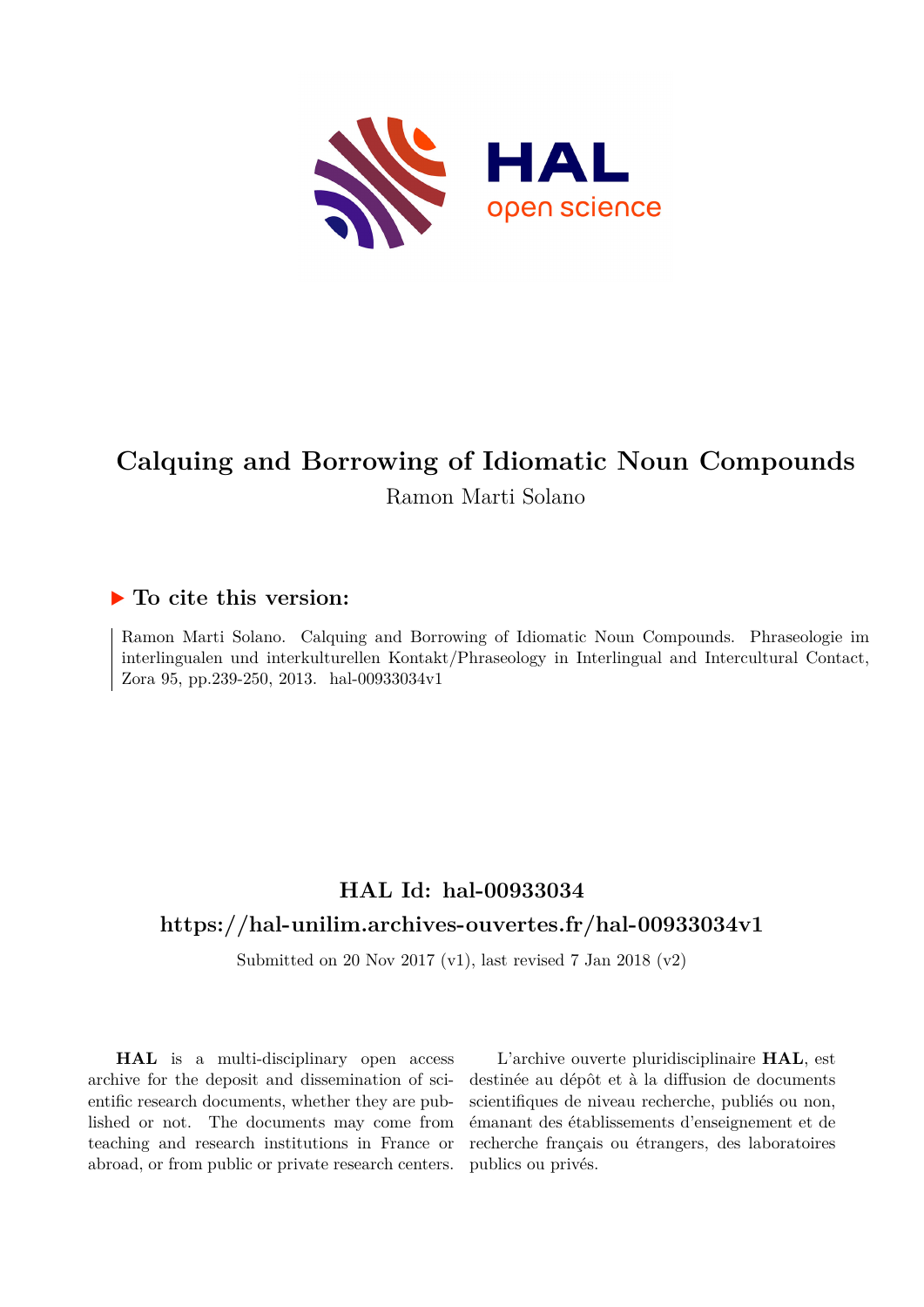#### **Ramón Martí Solano**

#### **Calquing and borrowing of idiomatic noun compounds**

#### **Abstract**

This study examines the calquing and, to a lesser extent, the borrowing of a specific group of idiomatic noun compounds, namely those including a colour term as in *white elephant* or *black spot*. This phraseological contrastive study involves English, French, Italian, Portuguese and Spanish. Although most cases are examples of calques of English compounds to be found in these four Romance languages, we will be looking as well into the influence of French not only on English but also on the other languages. Our claim is that an important number of these calques have made their way into these languages, and many others, especially via the international press and media and that they display different degrees of institutionalisation.

#### **1 Loan translation versus semantic borrowing**

A clear distinction should be drawn between a multi-word loan translation, or a phraseological calque, as in En. *yellow press* > Sp. *prensa amarilla* and a multi-word semantic borrowing, or a phraseological semantic loan, as in En. *black hole* > Fr. *trou noir*. In the first example the combination as such does not exist in the recipient language whereas in the second example the combination already exists in the recipient language with a wellestablished, specialized meaning (in the case of En. *black hole* or Fr. *trou noir*, "a region in space where gravity is so strong that nothing, not even light, can escape") and this is the case not only for Fr. *trou noir* but also for the other Romance languages counterparts such as It. *buco nero*, Po. *buraco negro* or Sp. *agujero negro*. It is therefore, and in the case of phraseological semantic loans, a new sense of the existing multi-word unit, developed in the donor language, which is calqued. This type of semantic borrowing, in the history of Anglo-French lexical intercourse, has been designated by Mackenzie as an *emprunt déguisé*  ('disguised loan'). Early examples are *vers blanc*, a calque from 'blank verse' (Mackenzie 1939: 44) or *presse jaune*, from 'yellow press' (Mackenzie 1939: 252). Many other examples have been observed and registered in the second half of the twentieth century, as is the case of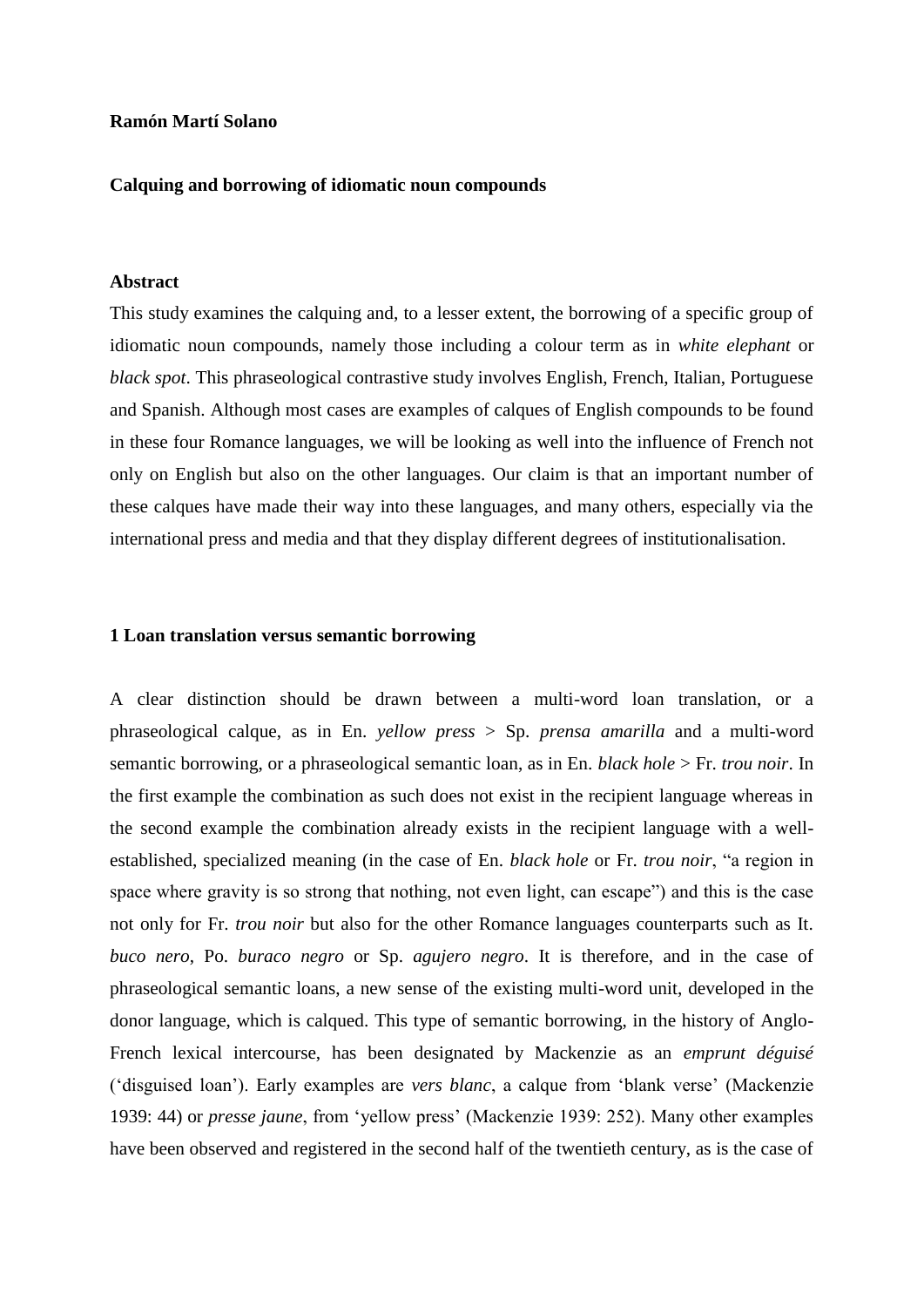*donner le feu vert* (< 'give sb/sth the green light'), first attested somewhere between 1955 and 1960 according to the *Dictionnaire des expressions et locutions* (DEL).

#### **2 Wholly versus partially idiomatic noun compounds**

Idiomatic noun compounds, as all compounds, can be either exocentric, or wholly idiomatic, as in En. *white elephant*, or endocentric, or partially idiomatic, as in En. *white lie*. The following quotation points out this difference and establishes two distinct categories:

However, such compounds are generally not regarded as idioms unless the complete lexical item is metaphoricized, for example, *blue blood* 'noble or royal ancestry' […] The referent of *green room* is literally a type of room, so the term does not qualify as an idiom. (Ayto 2006: 404)

Nonetheless, a certain number of lexicographers and phraseologists include the 'white lie type' in dictionaries of idioms and phraseology research studies. *White lie*, to take this same example, has its own entry in the *Collins Cobuild Dictionary of Idioms* (CCDI).

 $F E Is<sup>1</sup>$  functioning as nominal groups are problematic since it is not always clear how to distinguish them from noun compounds […] Defectiveness, whether syntagmatic, inflectional, or collocational, is key in distinguishing between noun compounds and nominal FEIs. In general, fixed nominal groups classified here as FEIs are metaphorical, and they tend to be evaluative rather than simply descriptive or denotative. […] a dead loss, a clean sheet, a free hand, ivory tower. (Moon 1998: 87- 88)

As stated above, distinguishing between a noun compound and an idiom made up of two constituents can sometimes be an arduous task. The compounds chosen by Moon are all exocentric and wholly idiomatic and metaphoricity seems to play a decisive role in establishing both categories. As far as we are concerned and for the purposes of this study,

1

 $1$  The abbreviation FEI stands for 'fixed expressions and idiom'.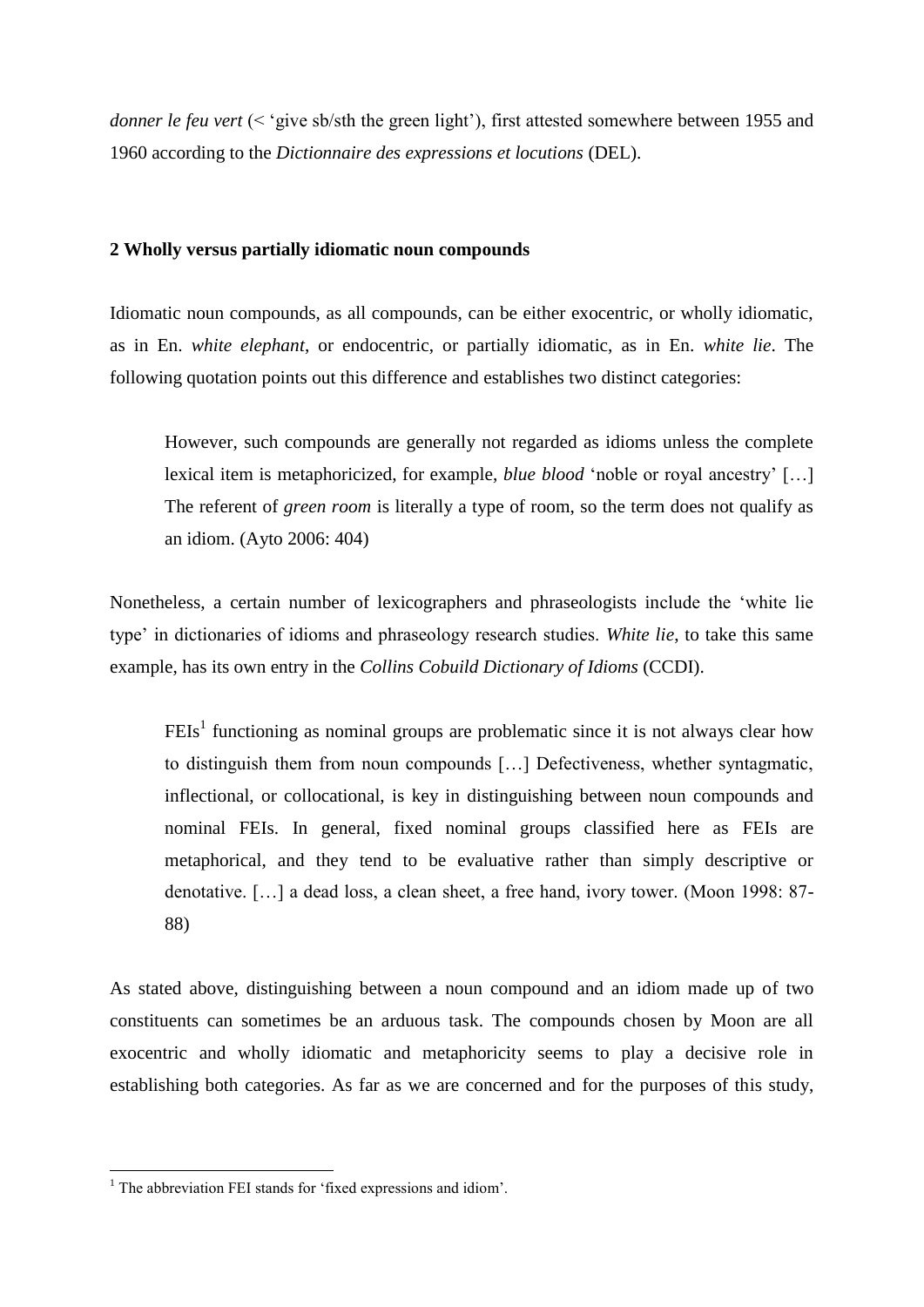both types, wholly and partially idiomatic compounds, will be taken into consideration and will be the object of our analysis.

#### **3 Idiomatic compounds with a colour constituent**

<u>.</u>

If we consider institutionalisation as a benchmark for acceptance of phraseological calques or loan translations, we can state that, as far as French is concerned, *feu vert* (green light) is the most institutionalised idiomatic compound of this type whereas *éléphant blanc* (a white elephant)<sup>2</sup> is certainly the least institutionalised (Martí Solano 2012b: 211). In this context, particular attention should be paid to what has been called 'phraseological false friends' (Dobrovol'skij & Piirainen 2005: 108), that is a misleading analytical semantic similarity of constituents, as for instance En. *white wedding* versus Fr. *mariage blanc*. A *white wedding* in English is 'a traditional Christian marriage in a church, at which a woman who is getting married wears a white dress', whereas the compound *mariage blanc* is used in French to mean either a non-consummated marriage or a marriage of convenience. However, *mariage blanc*, with only 3 occurrences in the online archives of the British newspaper *The Guardian*, is definitely not a well-established borrowing in English if we compare this scanty number with other native combinations such as *sham marriage*, with 88 occurrences, or *fake marriage*, with 22 occurrences, both of them semantically equivalent and much more widely used. The existence of native equivalents to calques or borrowings has to be systematically acknowledged and verified in order to put them into perspective and measure the full extent of the phenomenon.

It seems evident that English shows a tendency to favour direct loans when compared to the other four languages. French is the main source of these loans with examples such as *carte*  blanche or éminence grise<sup>3</sup>. The latter has its counterparts in the other languages, not as a direct loan but in the form of loan translations (It. *eminenza grigia*, Po. *eminência parda* and Sp. *eminencia gris*). The same could be said about the English borrowing from French *carte blanche*, usually found within the syntactic frame GIVE + SOMEBODY + *CARTE BLANCHE* + TO +

 $2$  Even though the colour white is usually associated with positive or very positive things, certain combinations such as *white elephant* or *white feather* have clearly developed a negative undertone (Bennett & Bennett 1981: 24).

<sup>3</sup> Here are the definitions of these borrowings in the *Cambridge Advanced Learner's Dictionary* (CALD): *carte blanche* ('complete freedom to do something') and *éminence grise* ('someone without an official position who has power or influence over rulers or people who make decisions'). English has both *eminence grise* and *grey eminence*. The calque seems to be less widely used than the direct loan if we consider the total number of tokens of the former, 15, and of the latter, 26, in the *Corpus of Contemporary American English* (COCA).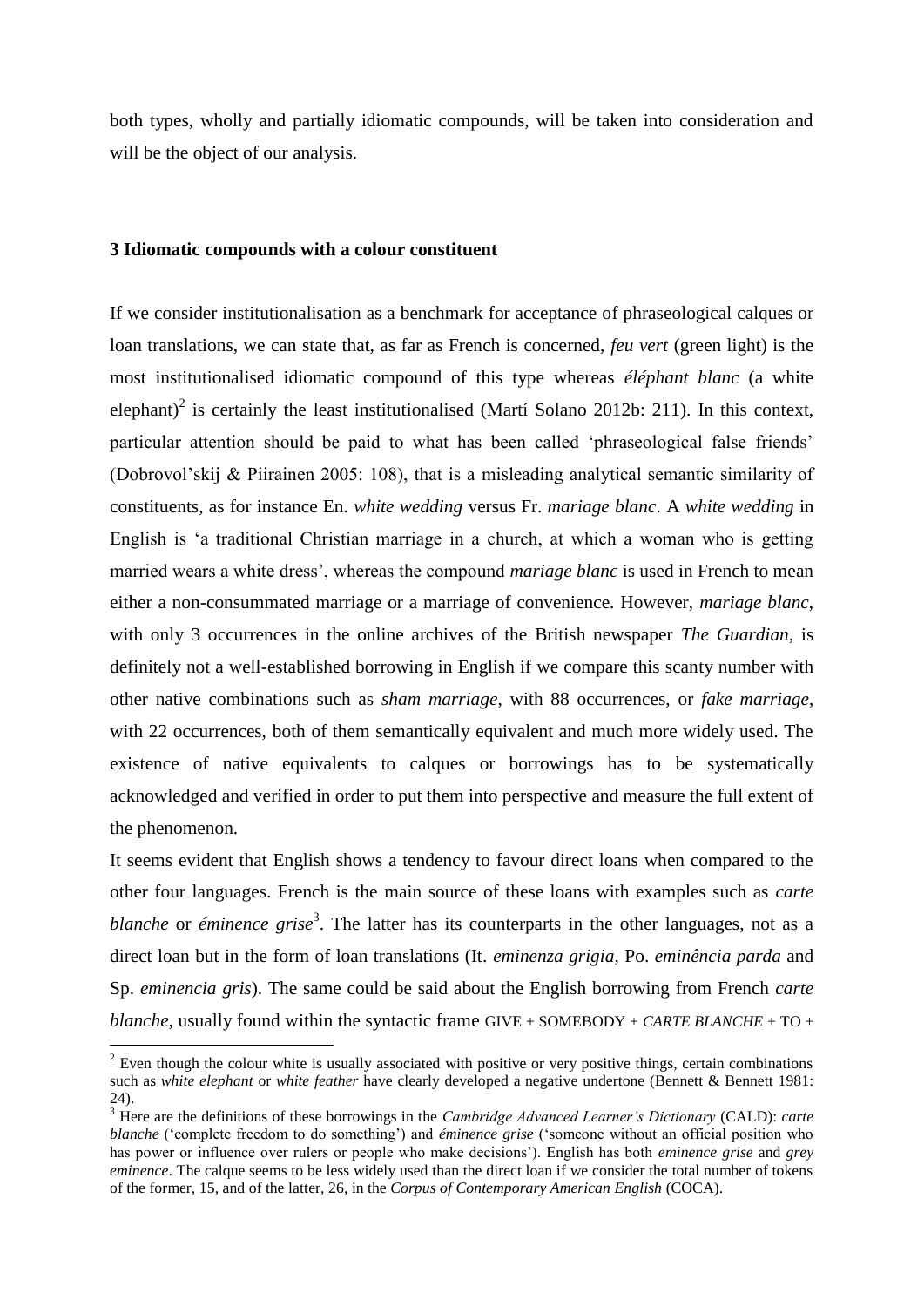DO + SOMETHING<sup>4</sup>. The Romance languages have clearly opted for the calque and have come up with It. *carta bianca*, Po. *carta branca* and Sp. *carta blanca*.

#### **3.1 The 'black' compounds**

<u>.</u>

The colour term *black* is, together with *white*, the most prolific constituent in compounds and other types of set phrases and fixed expressions in the five languages of this study. Idiomatic and semi-idiomatic compounds with *black* can be found, for instance, in the *Oxford Dictionary of Idioms* (ODI), which includes *black box*, *the black sheep* and *black spot* or in the CCDI that registers *black box*, *black look*, *black mark* and *black sheep*.

The case of *the black sheep* or *the black sheep in the family* constitutes a representative example of one of the most widespread idioms for which equivalents have been found in 50 different European languages (Piirainen 2012: 185). As for *black box*, this combination is included in the ODI and defined as 'an automatic apparatus, the internal operations of which are mysterious to non-experts.<sup>5</sup>, whereas the CCDI defines it not as a noun compound with a physical referent but in its figurative sense as 'You can refer to a process or system as a black box when you know that it produces a particular result but you do not understand how it works.'

We would like to consider the case of *black spot*, which is defined in the *Oxford English Dictionary* (OED) as 'A place or area of trouble, anxiety, or danger; esp. a dangerous section of a road.' The first recorded example is from 1937 and reads 'Road-crossing improvements at 'black spots' throughout London.' Spanish has calqued this sense and has applied it to the already existing native combination *punto negro*. The *Diccionario de la Real Academia*   $Espanïola$  (DRAE) registers the compound with two distinct senses<sup>6</sup> different from the sense of the English combination albeit the fact that the press abounds with this calqued sense as illustrated in (1):

<sup>&</sup>lt;sup>4</sup> The equivalent native phrase *free hand* is to be regularly found in exactly the same syntactic frame, which accounts for both semantic and syntactic synonymy. However, a search carried out in the online archives of *The New York Times* has shown that the number of hits of the target combination *a free hand to* approximately doubles that of *carte blanche to* (34,800 vs 17,800).

 $5$  After the definition, the lexicographer includes an information box where one can read '[...] the phrase is now used in aviation specifically to refer to the flight recorder', which accentuates even more its non-figurative sense. <sup>6</sup> The first sense is defined as '*Poro de la piel que debe este color a la acumulación de grasa y suciedad*' and the second one as '*Aquello que resulta negativo, conflictivo o peligroso*'.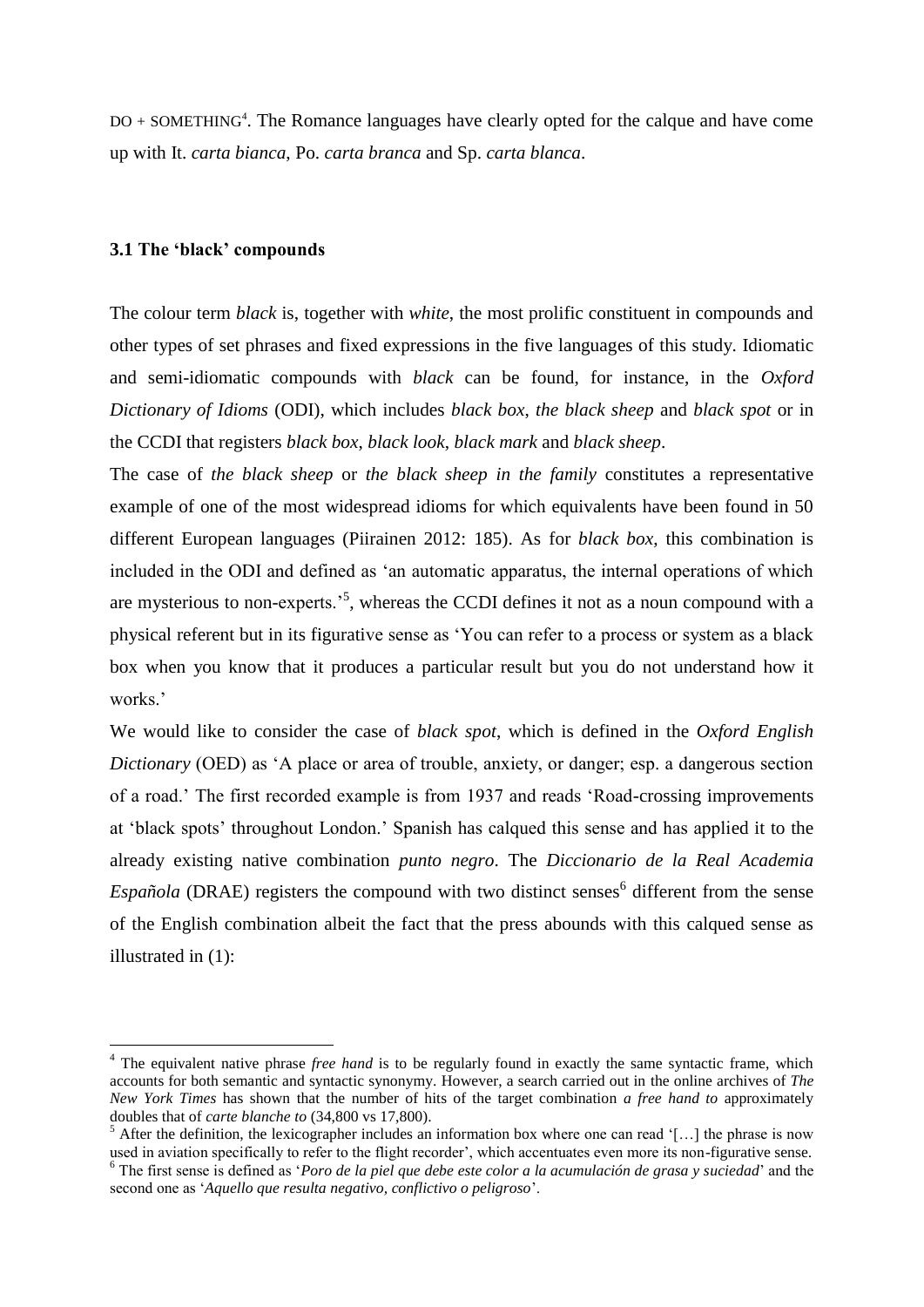(1) *Esta carretera suma otra característica para la reflexión: todos sus puntos negros persisten por tercer año consecutivo entre los más peligrosos de España, de acuerdo con la clasificación que realiza el Real Automóvil Club de España (RACE), que ayer dio a conocer la correspondiente a 2008.* (*El País*, 18 December 2008)

Another example of semantic borrowing is represented by Fr. *trou noir*, It. *buco nero*, Po. *buraco negro* and Sp. *agujero negro*). As with Sp. *punto negro*, this is another case of calquing of a semantic extension to a pre-existing native combination.

The case of *trou noir* is representative of the phenomenon of calquing of a semantic extension. The compound noun is either used as a specialised term in astronomy or figuratively in the phrase *C'est le trou noir* to indicate a situation of deep unhappiness or depression. The 2009 edition of the LPR<sup>7</sup> only registers these two senses. The sense that the compound has acquired in English as "an imaginary place in which things are lost" has been calqued in French […] (Martí Solano 2012b: 206)

#### **3.2 The 'white' compounds**

*White* is widely used as an idiomatic compound constituent, with roughly the same amount of compounds as *black*, in the CALD. The English compound *white-collar*, usually instantiated as *white-collar workers* or *white-collar crime*, has been calqued in French as *col blanc*<sup>8</sup> , in Italian as *colletto bianco*, in Portuguese as *colarinho branco* and in Spanish as *cuello blanco*. Strikingly interesting is the nominalization of the calque and the use of the plural form to designate white-collar workers in the Romance languages. Its use is extremely wellestablished and more or less widespread depending on the language. High numbers of occurrences have been found in different newspaper archives—the Italian plural *colletti bianchi* (white-collar workers) has yielded 247 hits in the online archives of the national daily *La Repubblica* (27/06/12).

1

<sup>7</sup> The abbreviation of the French dictionary *Le Petit Robert*.

<sup>8</sup> The *Trésor de la langue française informatisé* (TLFI) registers and gives a definition of the French calque *col blanc* and provides an example from 1963.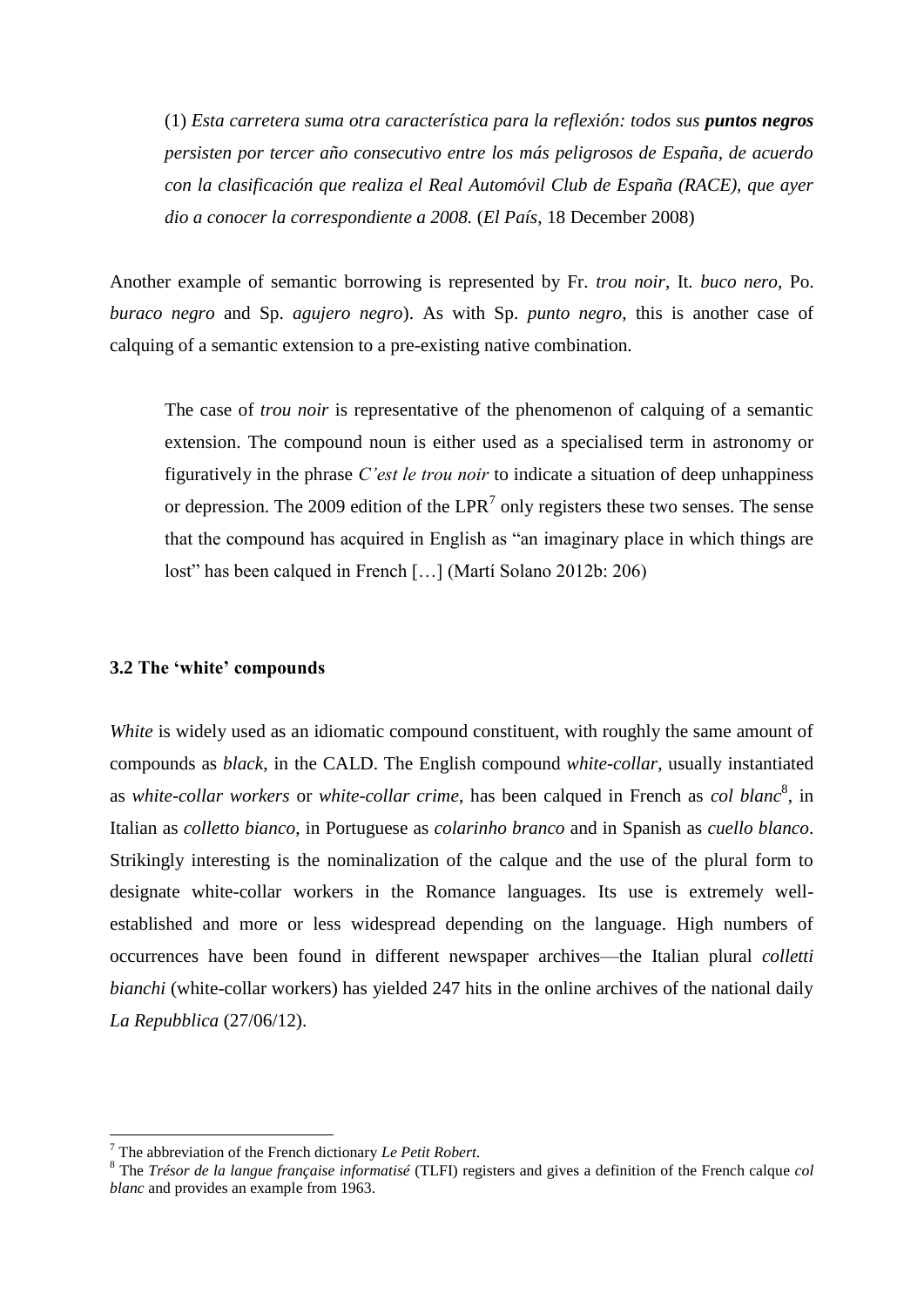(2) *De leurs côtés, les avocats de ces « cols blancs » qui contestent toutes opérations de blanchiment concèdent seulement qu'ils pourraient s'être rendus coupables de [fraude fiscale.](http://plus.lefigaro.fr/tag/fraude-fiscale) Ce qui resterait, selon eux, à prouver.* (*Le Figaro*, 16 October 2012)

(3) *Alle spalle c'è la delega che esclude dal voto chi ha subito condanne definitive a partire da due anni per reati gravissimi come mafia e terrorismo e per quelli dei colletti bianchi.* (*La Repubblica*, 9 November 2012)

(4) *Há uns anos era praticamente impossível ter 'colarinhos brancos' sentados no banco dos réus. Os tempos mudaram: hoje há um vasto número de altos quadros sob investigação, mas a Justiça continua lenta, a funcionar a conta-gotas.* (*O Expresso*, 20 April 2010)

(5) *Las manifestaciones de los* **cuellos blancos** *son excepcionales y es la más importante desde 1987, el año de apertura democrática de Corea del Sur. Ello da muestra del rechazo a la reforma laboral, cuya principal medida es la ampliación de la semana laboral a 57 horas y el despido libre.* (*El País*, 15 January 1997)

The extract from the Spanish newspaper comes from a piece of news from an international news agency, the usual gateway to different sorts of borrowings and calques. The use of the scare quotes is a clear typographical sign of the strangeness of the sense that the combination takes in the recipient language used mainly in order not to mislead potential readers. Conversely, other combinations such as *white lie* have not produced calques in the Romance languages for the simple reason that they are not recent creations but compounds with a long tradition in the language. The meaning that the colour term *white* takes in this combination is peculiar to English since the other languages have always expressed the concept by means of a non-figurative adjective meaning harmless or sympathetic: Fr. *mensonge pieux*, It. *bugia pietosa*, Po. *mentira inofensiva* and Sp*. mentira piadosa*.

**3.3 The 'grey' compounds**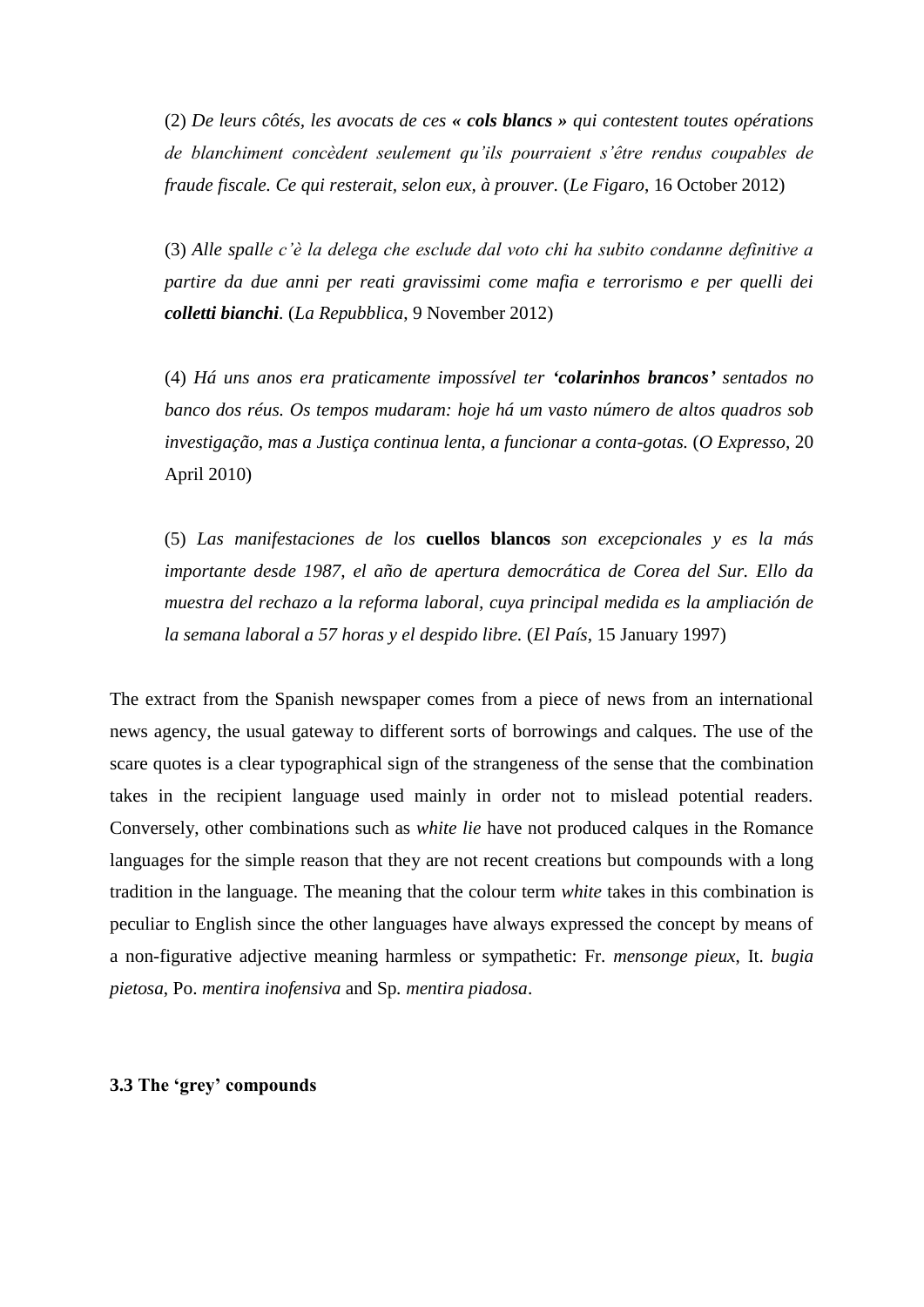It seems the logical thing to do that the next colour in order should be *grey*, the mixture of black and *white*. An interesting example of semantic borrowing is En. *grey area*<sup>9</sup> that has its counterparts in Fr. *zone grise*, It. *zona grigia*, Po. *zona cinzenta* and Sp. *zona gris*. This is just another case that highlights the fact that '[t]he frequency of semantic borrowings in French has been clearly underestimated' (Picone 1996: 101), as well as in the other three languages. As with the calques of *white-collar*, those of *grey area* are also recurrent in the press of the Romance languages in question.

(6) *Après quelques modifications apportées par le Sénat, les députés se sont accordés ce jeudi 19 janvier sur le cadre juridique des quelque 500.000 ouvrages composant la fameuse « zone grise ».* (*Le Nouvel Observateur*, 20 January 2012)

(7) *In quanto tale servirà ad evidenziare in maniera inequivocabile la differenza tra ciò che merita di essere incoraggiato e finanziariamente sostenuto e ciò che invece rientra in quella zona grigia nella quale le risorse si disperdono in mille rivoli [...]*  (*La Repubblica*, 20 October 2012)

(8) *Entre as razões alegadas para a vinda deste serviço para o concelho encontra-se o facto de Leiria ficar numa espécie de zona cinzenta em termos de cobertura, entre Coimbra, Tomar e Lisboa, impedindo assim um eficaz combate da criminalidade.* (*Corpus do português*, 12 September 1997)

(9) *Sucede, sin embargo, que la acampada de Sol y otras ciudades acabaron situadas en una zona gris de la legalidad durante la jornada de reflexión antes de las elecciones municipales.* (*El País*, 20 June 2011)

It should be noted that the only combination under study registered in the *Oxford Collocations Dictionary* (OCI) is *grey area*. However, and in contradiction with the nature of collocations, which are intrinsically transparent, the example provided to illustrate the *grey area*

<u>.</u>

<sup>9</sup> This compound takes on a special meaning in South African English as shown in the following quotation from Nadine Gordimer's *My Son's Story*: 'We didn't need groceries, my school fees were paid; my mother and Baby (after school) were both working and there was no rent owed because when we moved to the city my father had bought that house in what later was called a 'grey area' where people of our kind defied the law and settled in among whites.' (Gordimer 1990: 14). Other unusual colour compounds can be found in specialised languages: 'One study assessing the effect of selective collection on the remaining household (called "grey waste") gave the following conclusions: […]' (*Official report of the European Commission on Waste Incineration Techniques*, see references).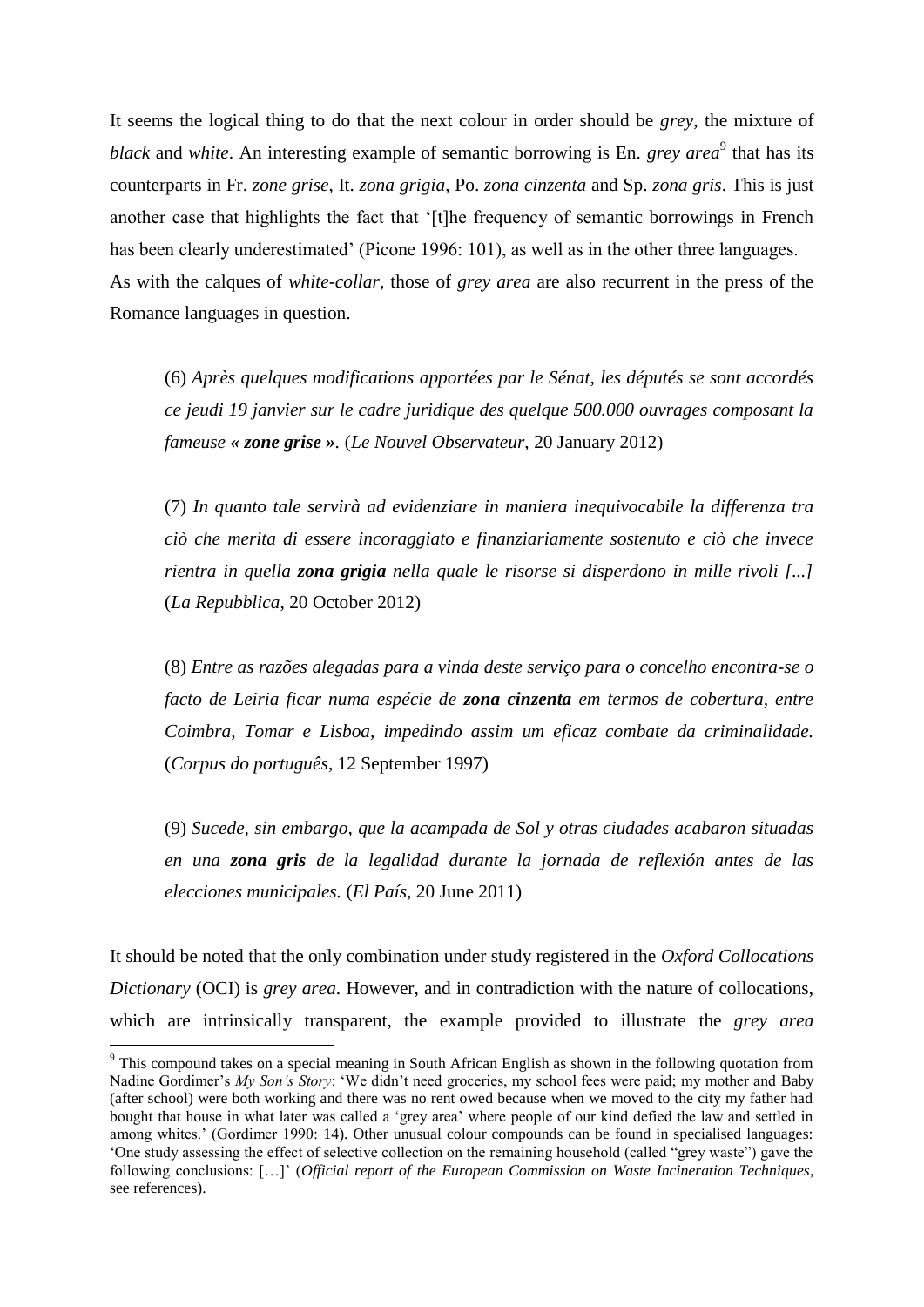'collocation' is followed by an explanation between brackets stating in a rather succinctly way 'aspects that are not clear'. This clearly demonstrates that these compounds are not regarded as collocations precisely because they do not tend to have a denotative referent.

#### **3.4 The 'yellow' compounds**

*Yellow* is a colour with clear negative tones in English as well as in the other languages. The word *yellow* is used as a constituent for names of diseases, as in *yellow fever*, or to refer to a contemptible, worthless person, as in *yellow dog*, or even to designate pejoratively sensational newspapers, as in *yellow press*. The word *yellow* can also be used in connection with such negative feelings as jealousy or cowardice. As refers to the idiomatic compound *yellow press*, the following is the third sense provided by the OED under the entry *yellow* in which it explains its peculiar and rather unmotivated origin:

3. (orig. U.S.) Applied to newspapers (or writers of newspaper articles) of a recklessly or unscrupulously sensational character. A use derived from the appearance in 1895 of a number of the *New York World* in which a child in a yellow dress ("The Yellow Kid") was the central figure of the cartoon, this being an experiment in colour printing designed to attract purchasers.

The calque has not really taken root in Romance languages, if we exclude the case of Spanish. In the online archives of the Spanish newspaper *El País* we have found a total number of 397 hits for the loan translation *prensa amarilla* but 1,225 for the native non-figurative compound *prensa sensacionalista*. On the other hand, there are 118 hits for *presse à scandale* and none for *presse jaune* in the French national daily *Le Figaro*. We find the same scenario for Italian and Portuguese. Only 22 hits have been found for *stampa scandalistica* and none for *stampa gialla* in the Italian daily *La Repubblica* and finally 16 hits for *imprensa sensacionalista* and none for *imprensa amarela* in the Portuguese weekly *O Expresso*. These results clearly demonstrate that the association of the colour *yellow* with the head of the compound is little motivated or even unmotivated in most Romance languages. The combination does not definitely carry the same semantic connotation as it does in English.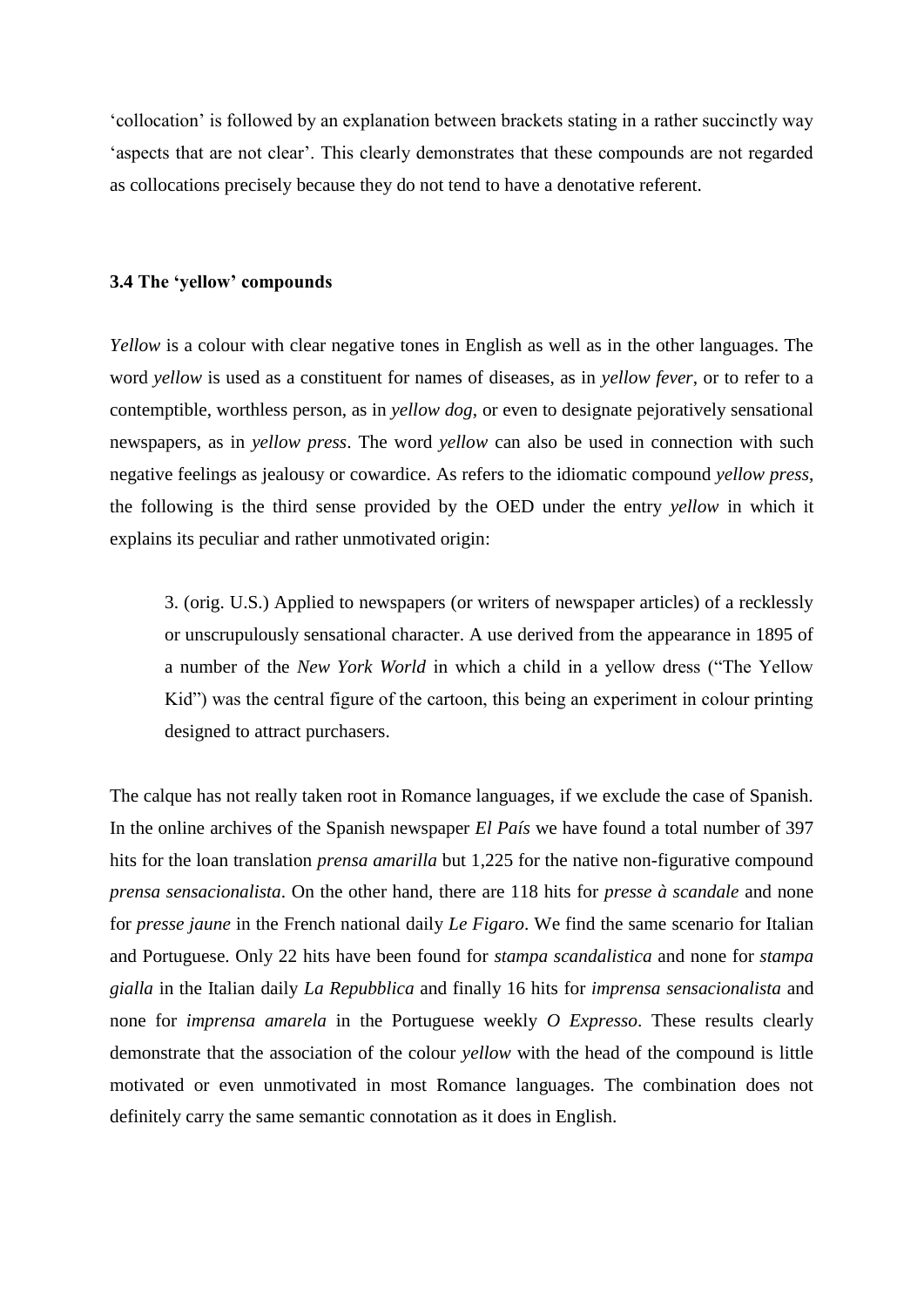#### **3.5 The 'red' compounds**

<u>.</u>

In English, idiomatic compounds including a colour word can have different levels of opacity and analysability. From the most opaque and least analysable such as *red herring* or *red tape*, which have clearly not lent themselves to any calques in the languages under study, to the most transparent and analysable such as *red carpet* and *red-light*. In each of these cases the colour word is connected with a different concept. Red is the colour of the heart, traditionally associated with love and passion and hence with sex, as in *red-light* which is also of American origin (the first recorded example in the OED is from 1900 and is used attributively in the combination *red light district*<sup>10</sup>). In politics, red is associated with the extreme left, especially with communism and the communist party. The idea of danger, found in combinations such as *red flag* or *red alarm*, is also present in *red line*, which is 'a safety limit, as marked on a gauge, such as a thermometer or a rain or wind gauge'. This sense has extended its meaning to the fields of government, politics and finance to refer to 'a point beyond which a person or group is not prepared to negotiate<sup> $11$ </sup>. It is this sense, widely used by Tony Blair when he was in office, which has been calqued in the other languages, as can be observed when comparing the English and the French examples below:

(10) Mr Blair says he will insist on his **red lines**. […] We can therefore have no confidence in Mr Blair's **red lines**. Can anyone believe he will veto the constitution if he fails to protect his **red lines**? (*The Telegraph*, 17 October 2003)

(11) *Le constructeur automobile Renault, susceptible de produire sa Clio IV en Turquie, ne doit pas dépasser une « ligne rouge », à savoir ne faire « aucune fermeture de site, aucun licenciement » en France, a déclaré mardi 12 février le secrétaire d'Etat à l'Emploi Laurent Wauquiez.* (Le Nouvel Observateur, 12 January 2010)

Examples of this particular use can be found in the four languages corresponding to the verb phrase *cross the red line* as in Fr. *franchir la ligne rouge*, It. *varcare la linea rossa*, Po. *cruzar* 

 $10$  The first occurrence of this combination registered by the OED dates back to 1900 and appeared in the New York Journal as 'Children of the 'red light district''.

<sup>&</sup>lt;sup>11</sup> The *Dictionnaire culturel en langue française* (DCLF) registers the following expression, extremely close in meaning to *red line* and occurring in the same lexico-grammatical frame: 'Loc. fig. Franchir la ligne jaune (blanche) : être en infraction, entrer dans l'illégalité.'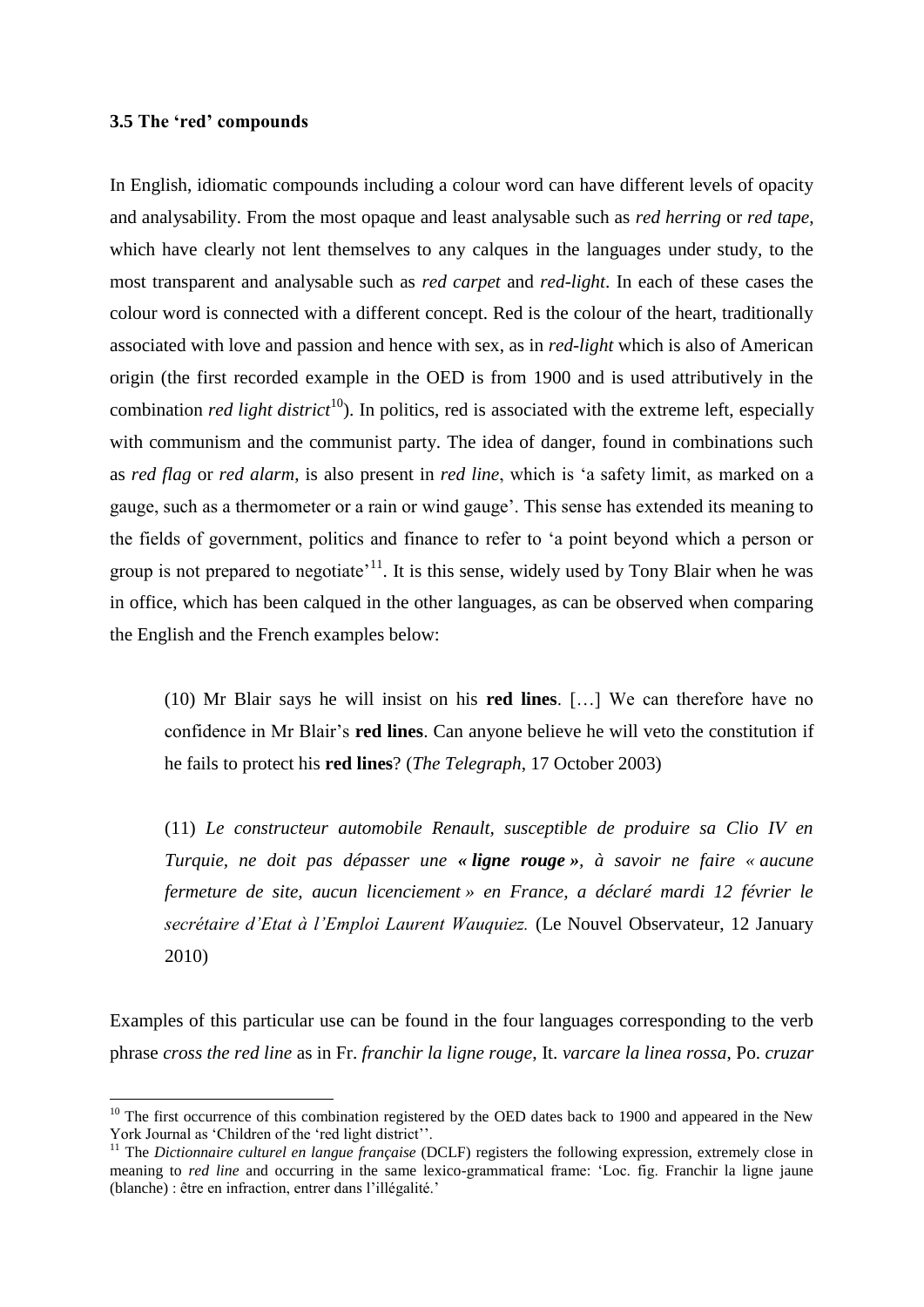*a linha vermelha* and Sp. *traspasar/atravesar/pasar las líneas rojas*, which seems to be more inclined to use the plural form as illustrated in (12):

(12) *Este documento establecerá "criterios y pautas" que serán de obligado cumplimiento. Fijará las "líneas rojas" que no deberán cruzar las cadenas, aunque éstas podrán determinar sus propias normas siempre y cuando superen los mínimos previstos en el citado código.* (*El País*, 27 October 2004)

#### **3.6 The 'green' compounds**

The colour green is traditionally associated in all five languages to inexperience in youth or to the early stages of something. The ever-increasing number of 'green' compounds related to nature and the environment, such as *green jobs* or *green energy*, is clearly a global phenomenon and a relatively new one in the long history of these languages.

*Green shoots* is even a more recent idiomatic compound in English, having been used to designate the first symptoms of economic recovery after the world financial crisis of 2008. The deluge of information from all media concerning this world economic crisis brought about the overuse of the expression *the bubble bursts* and of all its imaginable lexico-syntactic variants and also the springing of *green shoots* to refer to the first signals of a budding economic recovery (Martí Solano 2012a: 139). This idiom (or rather its loan translation), that has spread like wildfire, epitomizes what has been called 'mass media intertextuality' or 'intertextual phenomena' (Dobrovol'skij & Piirainen, 2006: 34). The calques are: Fr. *pousses vertes*, It. *germogli verdi*, Po. *brotos verdes* and Sp. *brotes verdes*.

(13) *Anche il Sol Levante oggi intravvede i suoi "germogli verdi", quei primi segnali premonitori di una ripresa che già sono stati avvertiti negli Stati Uniti scatenando il rialzo delle Borse.* (*La Repubblica*, 30 April 2009)

Two different strategies are put into practice concerning the inclusion of an innovative and rather unusual word combination in (13). On the one hand, the compound is framed by square quotes and, on the other hand, it is followed by an explicit explanation of its arcane meaning in the form of the phrase '*quei primi segnali premonitori di una ripresa*' (those first budding signs of economic recovery).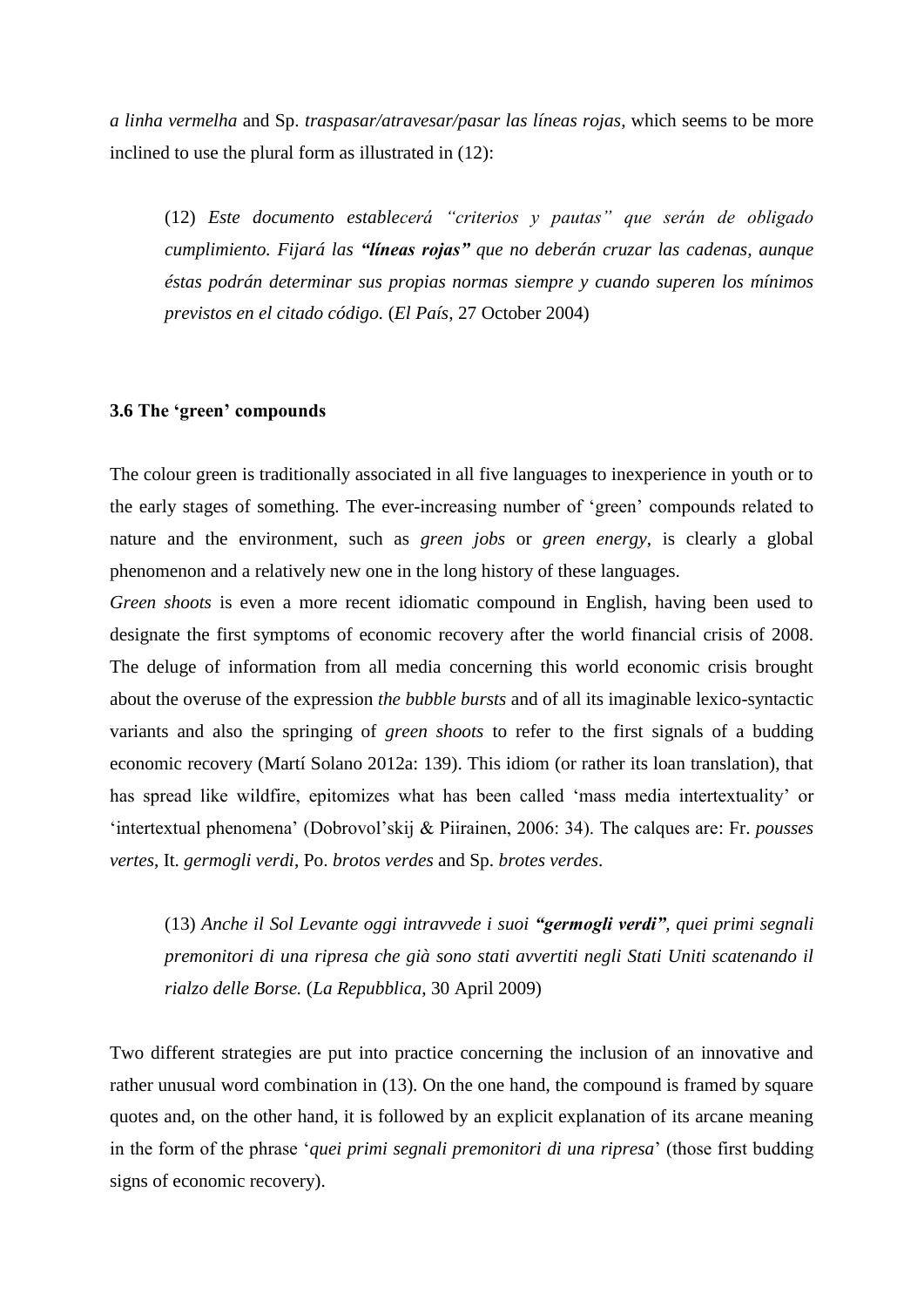At any rate, *Green shoots* remains the perfect example of a fleeting buzzword, a sort of evanescent metaphor or phraseological shooting star, extremely bright for a very brief period of time and which then disappears in the darkest of nights.

#### **3.7 The 'pink' compounds**

Pink is a colour generally associated with girls and women but also with gay men, as can be seen in compounds such as the *pink pound* or the *pink dollar*. In British politics, this colour has traditionally been connected, sometimes in a rather derogatory way, with the socialist party as illustrated in the following example from the *British National Corpus* (BNC):

(14) Who asked you to butt in Nigel? Always so absurdly liberal, not to say egalitarian. We were having a divine party till you came barging in with your pale **pink politics**. Buzz off back to Fleet Street. (*BNC*, 1991)

Even though the compound *pink tide* is very well-established in the Anglophone media to refer to the increasing shifting to the left in the politics of Latin American countries, the compound *pink wave* seems to have a different origin, i.e. a loan translation from the Fr. *vague rose*. This is clearly observable in the translation or adaptation of headlines from the international press, as for instance Po. 'Uma **onda rosa** percorre a Europa' (A pink wave sweeps Europe) or in another headline from Brazil which reads Po. 'Mídia francesa vê **'onda rosa'** contra Nicolas Sarkozy' (Frech media sees a pink wave against Nicolas Sarkozy). In *The New York Times* the compound *pink wave* appears always between inverted commas and is to be found in this sense exclusively in the context of French politics. When contrasting and examining these two compounds one can observe a process of contextual phraseological selection, by which both *pink tide* and *pink wave*, though synonymous or quasi-synonymous in theory, become pragmatically different and contextually selective.

#### **4 Conclusions**

Several conclusions can be drawn from the preceding data but we would like to highlight the fact that although calques can be found in all four Romance languages and for nearly all the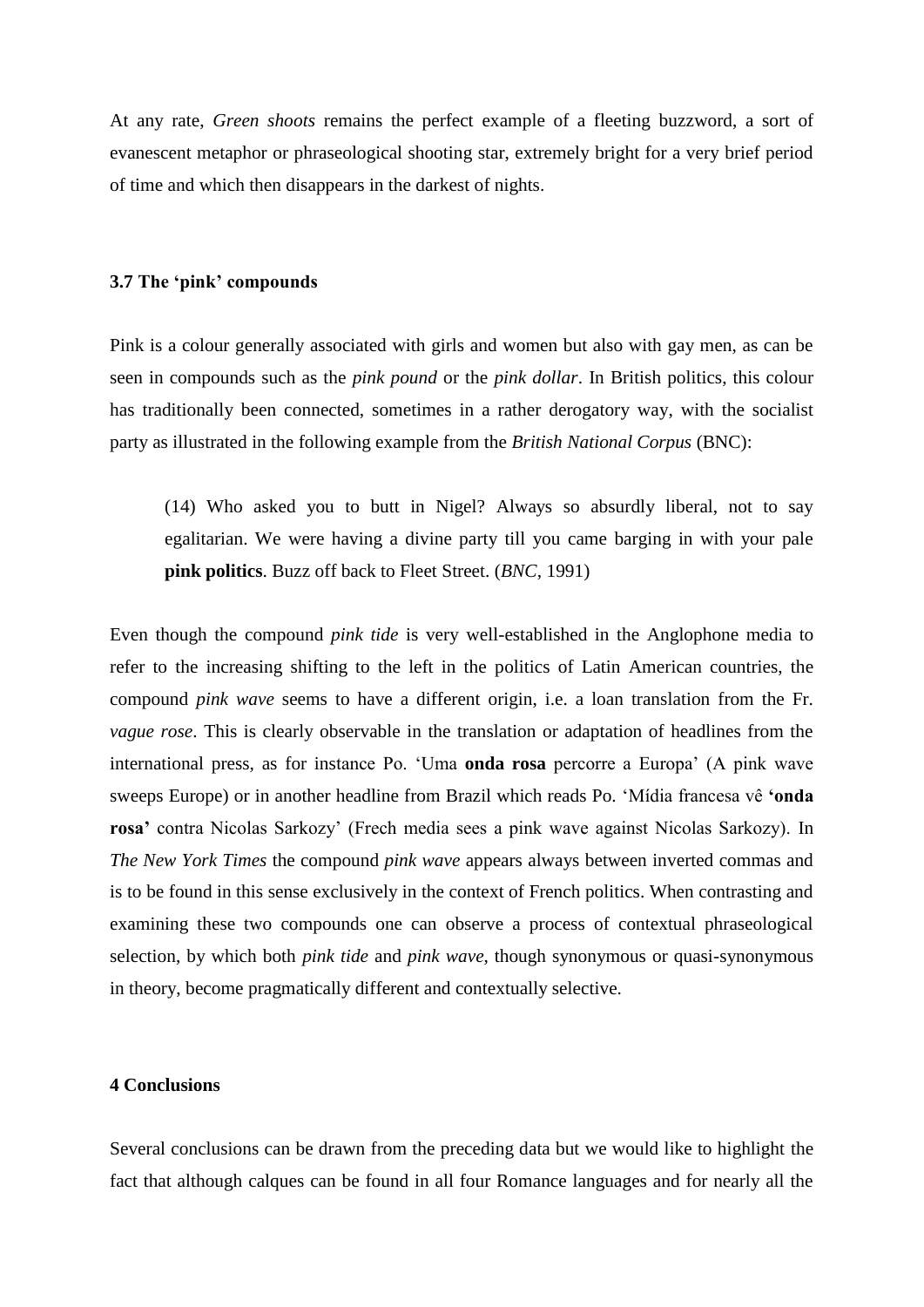compounds analysed, the range of frequency and institutionalisation is extremely varied. To give just one example, the French calque of *white elephant*, *éléphant blanc*, is recorded in the *Le Nouveau Petit Robert* 2009 with the geographic label *région Canada*, which certainly shows the influence of American English on Canadian French in this particular phraseological field. Other expressions such as Fr. *trou noir*, It. *buco nero*, Po. *buraco negro* or Sp. *agujero negro* or Fr. *zone grise*, It. *zona grigia*, Po. *zona cinzenta* and Sp. *zona gris* are not recorded with their calqued idiomatic sense in any of the dictionaries consulted, bearing out the fact that semantic borrowings are harder and take longer to be nativised and therefore recorded in lexicographical works. To compensate for the introduction of idiomatic calques, some metalinguistic strategies can be put into action. Their degree of novelty is signalled by the use of inverted commas, by an explicit reference to its context of use or by the use of all sorts of explanations, definitions or other linguistic formulas. As far as frequency of use is concerned, the most recurrent calques appear to be the different renderings of *black hole* and *whitecollar*, whereas the least recurrent are clearly the different renderings of *yellow press*, *green shoots* and *white elephant*.

#### **References**

AYTO, John, 2006: Idioms. Brown, Keith (ed.): *Encyclopedia of Language and Linguistics*, 2nd edition, Vol. 5. Oxford: Elsevier. 518-521.

BENNETT, Thomas John A./BENNETT, John A., 1981: Some Reflections on the Terms "Black and White" in English Colour Collocations. *Cahiers Ferdinand de Saussure* 35, 17- 28.

*British National Corpus*: < [http://corpus.byu.edu/bnc/>](http://corpus.byu.edu/bnc/). (Access 01. 06. 2012)

*Cambridge Advanced Learner's Dictionary*, 2008. Cambridge: Cambridge University Press.

*Collins Cobuild Dictionary of Idioms*, 2002. Glasgow: Harper/Collins.

*Corpus do português*: [<http://www.corpusdoportugues.org/>](http://www.corpusdoportugues.org/). (Access 25. 11. 2012)

*Corpus of Contemporary American English*: [<http://corpus.byu.edu/coca/>](http://corpus.byu.edu/coca/). (Access 25. 11. 2012)

*Diccionario de la lengua española de la Real Academia Española*: [<http://www.rae.es/r](http://www.rae.es/)ae.html>. (Access 25. 11. 2012)

*Dictionnaire culturel en langue française*, 2005. Paris: Le Robert.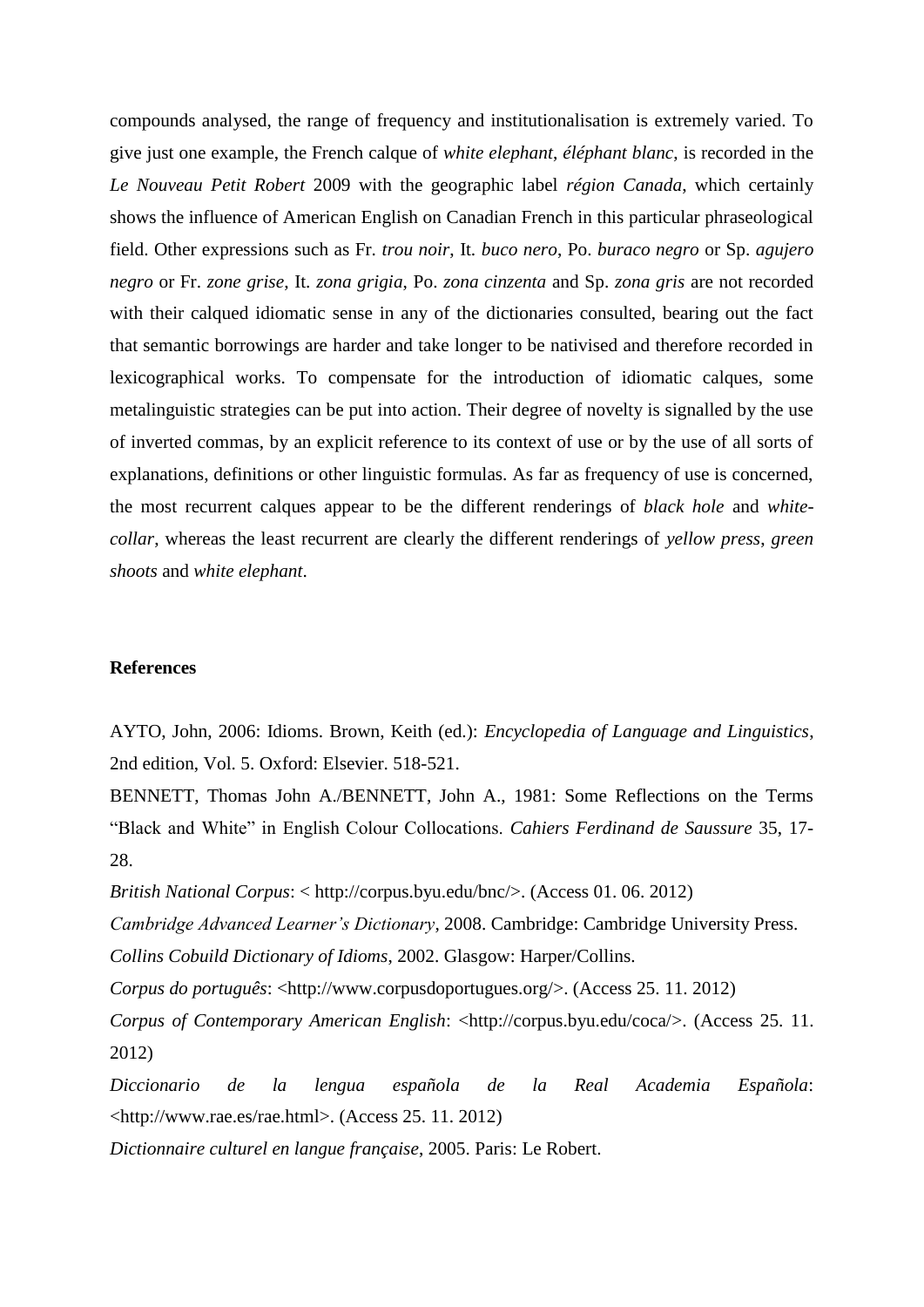DOBROVOL'SKIJ, Dimitrij/PIIRAINEN, Elisabeth, 2005: *Figurative Language: Cross-Cultural and Cross-Linguistic Perspectives*. Amsterdam: Elsevier.

DOBROVOL'SKIJ, Dimitrij/PIIRAINEN, Elisabeth, 2006: Cultural knowledge and idioms. *International Journal of English Studies*, 6/1, 28-42.

*El País*: [<http://elpais.com>](http://elpais.com/). (Access 27. 06. 2012)

GORDIMER, Nadine, 1990: *My Son's Story*. London: Penguin.

*Integrated Pollution Prevention and Control. Reference Document on the Best Available Techniques for Waste Incineration. August 2006*:

[<http://www.ineris.fr/ippc/sites/default/files/files/wi\\_bref\\_0806.pdf>](http://www.ineris.fr/ippc/sites/default/files/files/wi_bref_0806.pdf) (Access 01. 06. 2012)

*La Repubblica*: [<http://www.repubblica.it/>](http://www.repubblica.it/). (Access 01. 06. 2012)

*Le Figaro*: [<http://www.lefigaro.fr/>](http://www.lefigaro.fr/). (Access 01. 06. 2012)

*Le Nouvel Observateur:* [<http://tempsreel.nouvelobs.com/>](http://tempsreel.nouvelobs.com/). (Access 01. 06. 2012)

*Le Petit Robert*, 2009. Paris: Le Robert.

*Le Trésor de la Langue Française informatisé*: <http://atilf.atilf.fr/tlf.htm>. (Access 25. 11. 2012)

MACKENZIE, Fraser, 1939: *Les relations de l'Angleterre et de la France d'après le vocabulaire*, *Vol. 1 Les infiltrations de la langue et de l'esprit français : anglicismes français*. Paris: Librairie E. Droz.

MARTÍ SOLANO, Ramón, 2012a: The current world economic crisis: phraseological equivalents and variants in English, Spanish and French. Pamiés, Antonio et al. (eds.): *Phraeology and Discourse: Cross Linguistic and Corpus-based Approaches*. Baltmannsweiler: Schneider Verlag Hohengehren. 133-141.

MARTÍ SOLANO, Ramón, 2012b: Multi-word loan translations and semantic borrowings in French journalistic discourse. Furiassi, Cristiano et al. (eds.) *The Anglicization of European Lexis*. Amsterdam: John Benjamins. 199-215.

MOON, Rosamund, 1998: *Fixed Expressions and Idioms in English: A Corpus-based*  Approach. Oxford: Oxford University Press.

*O Expresso*: [<http://expresso.sapo.pt>](http://expresso.sapo.pt/). (Access 01. 06. 2012)

*Oxford Collocations Dictionary for Students of English*, 2002. Oxford: Oxford University Press.

*Oxford Dictionary of Idioms*, 2004. Oxford: Oxford University Press.

*Oxford English Dictionary*, 1989. Oxford: Clarendon Press.

PICONE, Michael D., 1996: *Anglicisms, Neologisms and Dynamic French*. Amsterdam: John Benjamins.